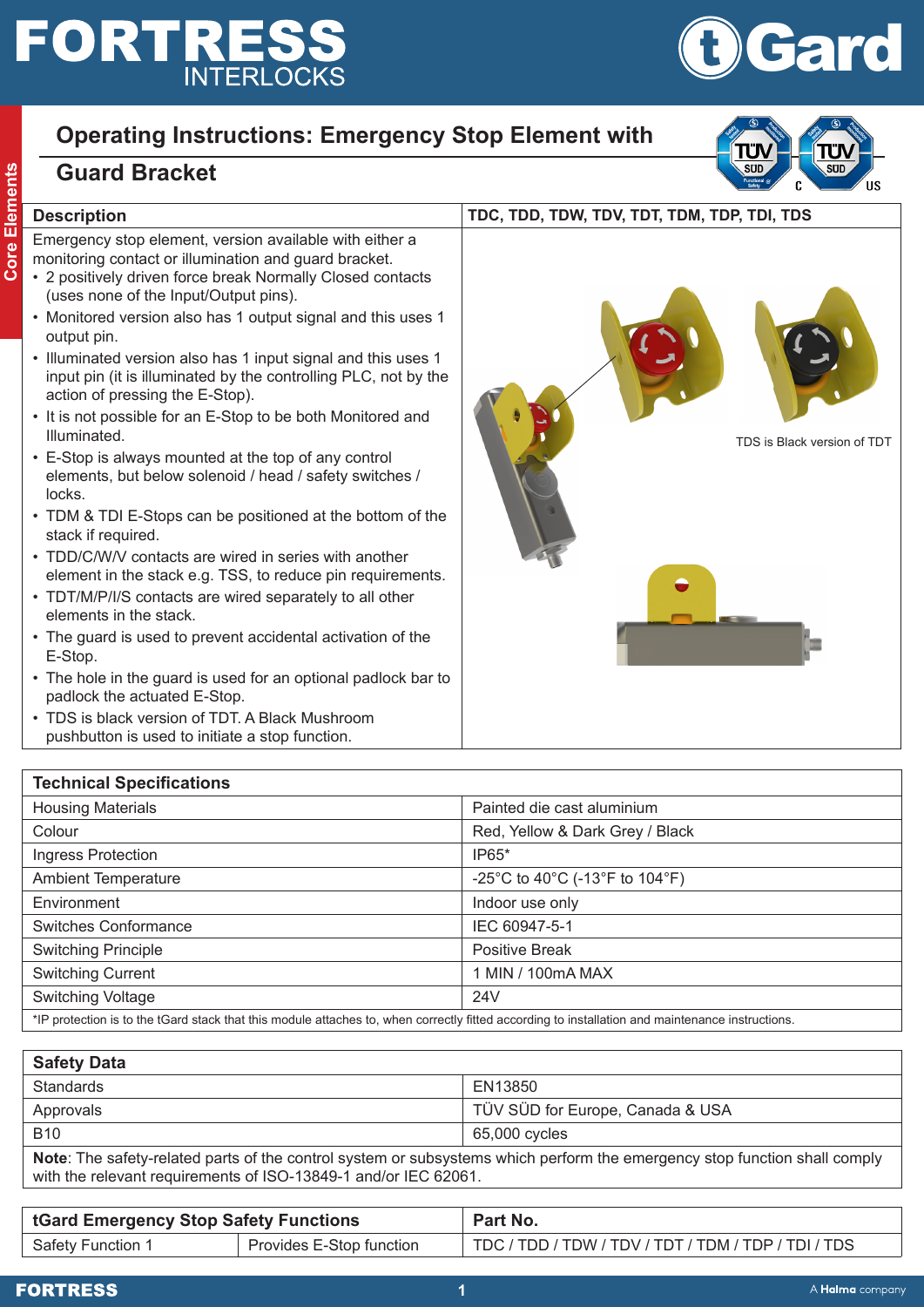## **Operating Instructions: Emergency Stop Element with Guard Bracket**

| <b>Emergency Stop Part Number Options</b> |              |                          |                          |               |
|-------------------------------------------|--------------|--------------------------|--------------------------|---------------|
| Part No.                                  | <b>Reset</b> | <b>Illuminated</b>       | <b>Monitored</b>         | <b>Wiring</b> |
| <b>TDC</b>                                | Twist        | $\sim$                   | ۰                        | <b>Series</b> |
| <b>TDD</b>                                | Twist        | $\overline{\phantom{0}}$ | Yes                      | <b>Series</b> |
| <b>TDW</b>                                | Pull         | $\overline{a}$           | ۰                        | <b>Series</b> |
| <b>TDV</b>                                | Twist        | Yes                      | $\overline{\phantom{0}}$ | <b>Series</b> |
| <b>TDT</b>                                | Twist        | $\overline{\phantom{a}}$ | ۰                        | Separate      |
| <b>TDM</b>                                | Twist        | $\overline{a}$           | Yes                      | Separate      |
| <b>TDP</b>                                | Pull         | $\overline{a}$           | ۰                        | Separate      |
| TDI                                       | Twist        | Yes                      | ۰                        | Separate      |
| <b>TDS</b>                                | Twist        | $\overline{\phantom{0}}$ | ٠                        | Separate      |

| <b>Electrical Guidance</b> |               |                |                                                |  |
|----------------------------|---------------|----------------|------------------------------------------------|--|
| Part No.                   | <b>Inputs</b> | <b>Outputs</b> | <b>Elements Operate on the Safety Circuits</b> |  |
| <b>TDC</b>                 | 0             |                | <b>Series</b>                                  |  |
| <b>TDD</b>                 | 0             |                | Series                                         |  |
| <b>TDW</b>                 | 0             | 0              | <b>Series</b>                                  |  |
| <b>TDV</b>                 |               | 0              | Series                                         |  |
| <b>TDT</b>                 | 0             | 0              | Separate                                       |  |
| <b>TDM</b>                 | 0             |                | Separate                                       |  |
| <b>TDP</b>                 | 0             |                | Separate                                       |  |
| TDI                        |               |                | Separate                                       |  |
| <b>TDS</b>                 | 0             | 0              | Separate                                       |  |